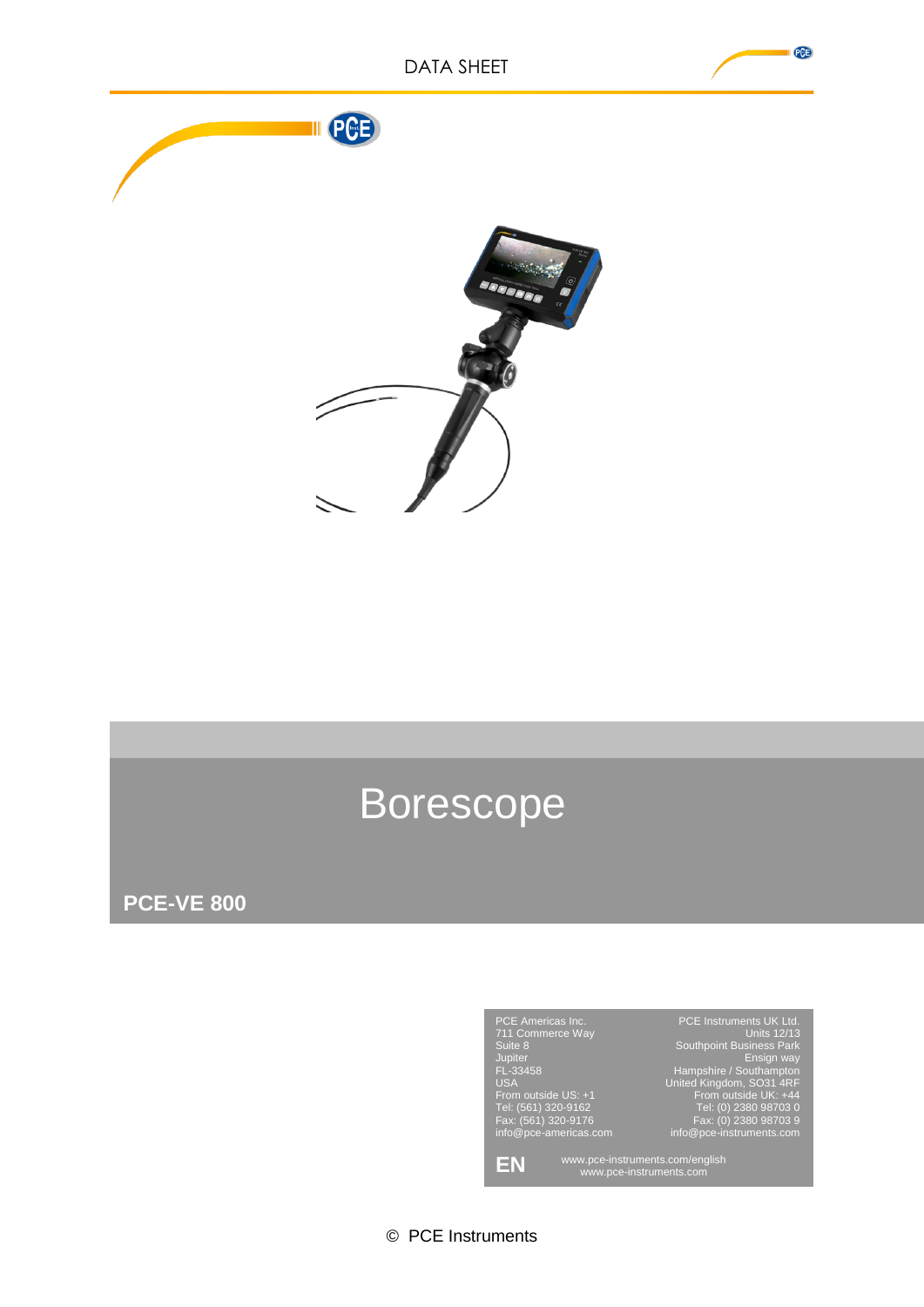#### **PCE-VE 800 Borescope**

### **Adjustable LED illumination / SDHC card memory / 4-way articulation / Small 2.8 mm / 0.11" cable diameter / 1.5 m (4.92') cable length**

PCE-VE 800 is a handheld articulating borescope inspection camera with video recording and image capture functionality. Equipped with adjustable built-in LED lighting on the waterproof camera tip, the PCE-VE 800 borescope features a high interpolated resolution of 200000 pixels and a large integrated 4.3" LCD for easy viewing and navigation. The borescope can be powered by either rechargeable battery or AC power. Recorded images and videos are saved to an SDHC memory card with a capacity of up to 32 GB. The semi-flexible cable of the borescope has a small diameter of just 2.8 mm / 0.11" for insertion into tiny cavities. An IP67 ingress protection rating protects the borescope cable against dust and water, allowing for use in adverse conditions.

\*\*\*Not for medical use\*\*\*

- Semi-flexible cable with 4-way articulating tip
- Adjustable LED illumination
- Impressive 80 ° field of view
- 1.5 m / 4.92' cable length
- 2.8 mm / 0.11" cable diameter
- Image capture and video recording functionality
- 5 ... 50 mm / 0.2 ... 2.0" focal distance
- Powered by rechargeable battery or AC power
- High video resolution of 200000 pixels
- 1600 x 1200 pixel image resolution
- IP67 ingress protection rating on cable